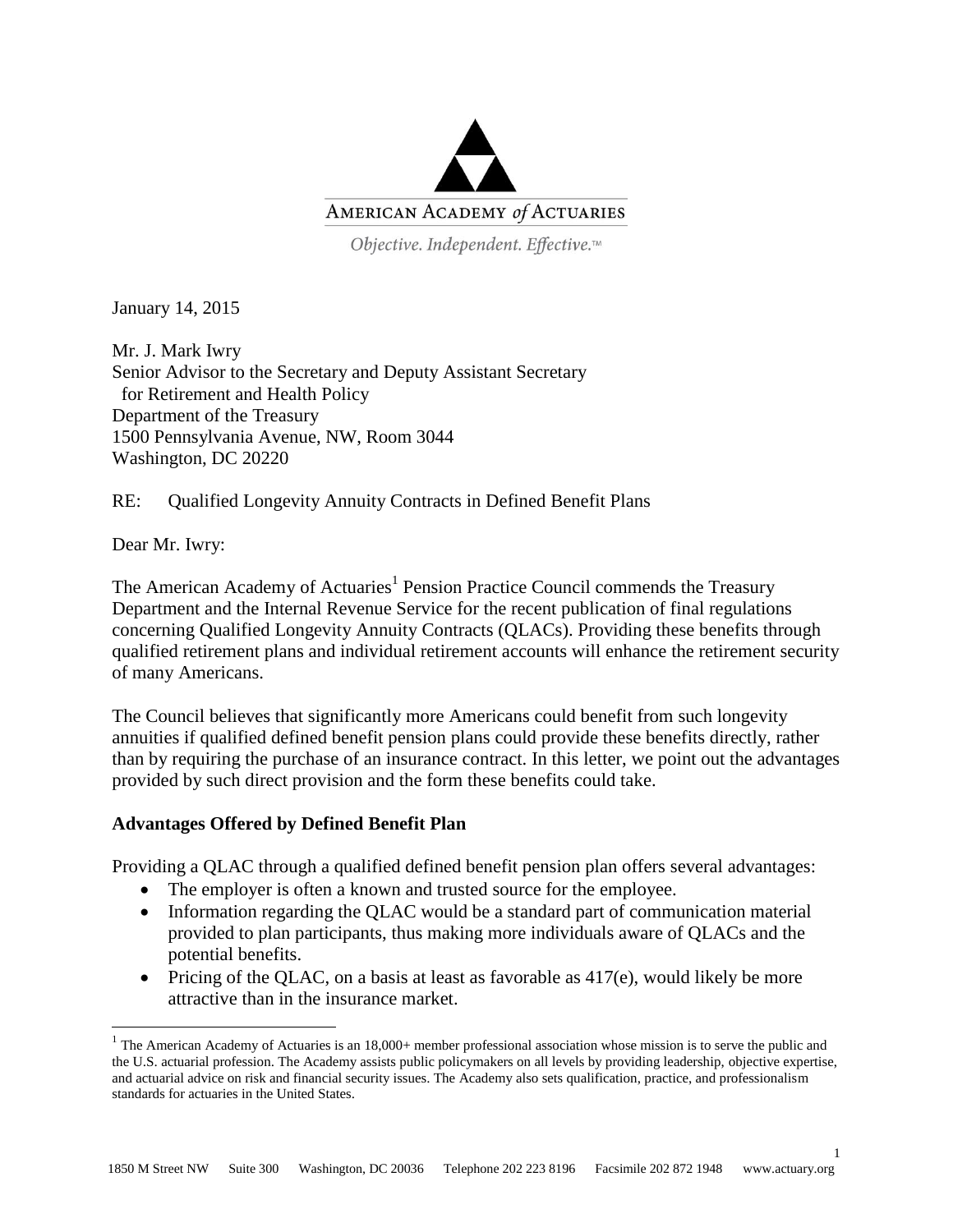- Pricing would not include the loads or commissions found in the insurance market.
- Providing a QLAC as an optional form of settlement greatly simplifies the process of obtaining a QLAC and could expand usage.

These advantages would likely provide greater utilization of QLACs at more favorable pricing. We next offer illustrations of ways in which a qualified defined benefit plan might offer a QLAC.

## **QLAC in Lieu of Total Lump Sum**

Many defined benefit pension plans offer lump sums as a settlement option. Proposed regulations issued in 2012 allow defined benefit plans to provide partial lump sums, but do not provide for the residual defined benefit to be paid as a QLAC or provide any relief from the required minimum distribution rules. If defined benefit plans could directly provide QLACs, the lump sum option could be structured to provide a partial lump sum equal to the present value of all payments to be made before a certain age (to be selected by the participant, not to exceed 85). The difference between the total lump sum and the partial lump sum would be the consideration for the QLAC. To be consistent with the rules that apply to DC plans, the QLAC consideration could be limited to no more than 25 percent of the total lump sum or \$125,000, whichever is less.

Allowing such a partial lump sum and QLAC from the defined benefit plan could potentially decrease the total amount paid out as lump sums and increase the longevity protection of participants with very little administrative effort.

The ease and attractiveness of this alternative can be illustrated by a simple example.<sup>2</sup> A defined benefit plan that currently offers lump sums as an optional form could add a QLAC option. Assume a 65-year old is retiring with a benefit of \$1,000 per month payable as a life annuity. The lump sum alternative provides an immediate payment of \$160,900.The QLAC option would provide an immediate payment of \$147,800 and a monthly benefit of \$1,000 commencing at age 85. The consideration for the QLAC is \$13,100, an amount the retiree may be willing to pay for the longevity protection.

Future updates to the 417(e) mortality table will likely make the QLAC pricing more expensive relative to the total benefit; however, this option should still appear attractive to participants. Using the same assumptions as in the above example, but changing the mortality to a 50/50 blend of male and female mortality using the RP-2014 table and MP-2014 projection scale, with generational projection, the full lump sum would rise to \$168,000. The cost of the \$1,000 monthly QLAC would rise to \$17,900, leaving a \$150,100 residual lump sum.

## **QLAC Provided to Defined Contribution Plan of Same Employer**

 $\overline{a}$ 

Many employers sponsor both a defined benefit plan and a defined contribution plan. Revenue Ruling 2012-4 allows such employers to accept rollovers from the defined contribution plan in

 $\mathcal{L}$ 

<sup>&</sup>lt;sup>2</sup> Conversion to optional forms based on August 2014 IRC 417(e) interest rates and the 2015 applicable mortality table; amounts are rounded.